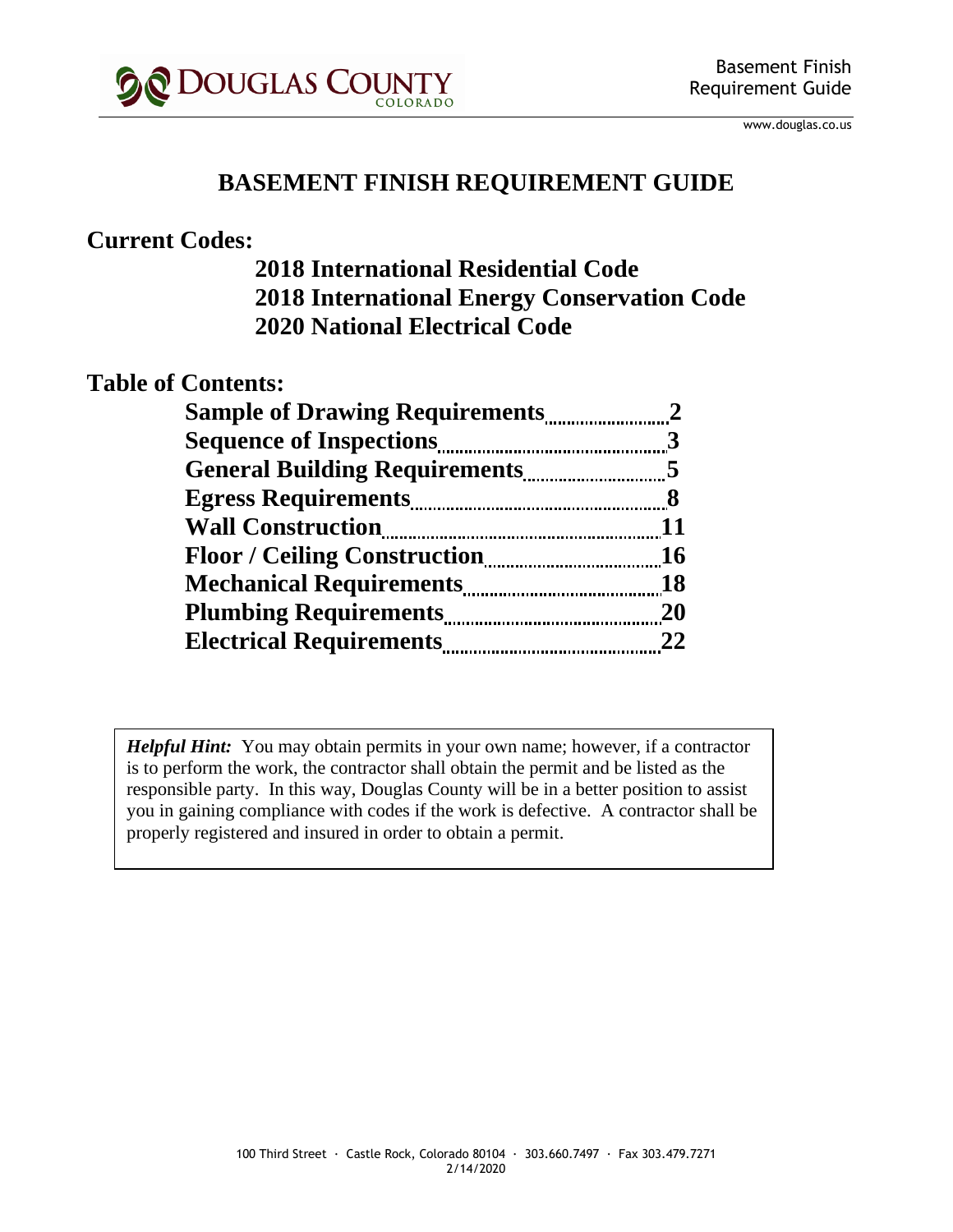#### **SAMPLE OF DRAWING REQUIREMENTS**

- Plans shall be drawn to a scale of  $1/4$ " ( $1/4$ " = 1") on white paper in blue or black ink and shall include room dimensions.
- Plans shall show the location of the furnace, water heater, stairs and all existing windows (including sizes).
- Label the intended use of all rooms, unfinished areas and make note of the total finish and unfinished square footage.
- Please note on the drawings if you have a septic system. Tri-County approval is required if you are adding a bedroom.
- Where fire suppression is required, Fire Department review shall be required for submittal.

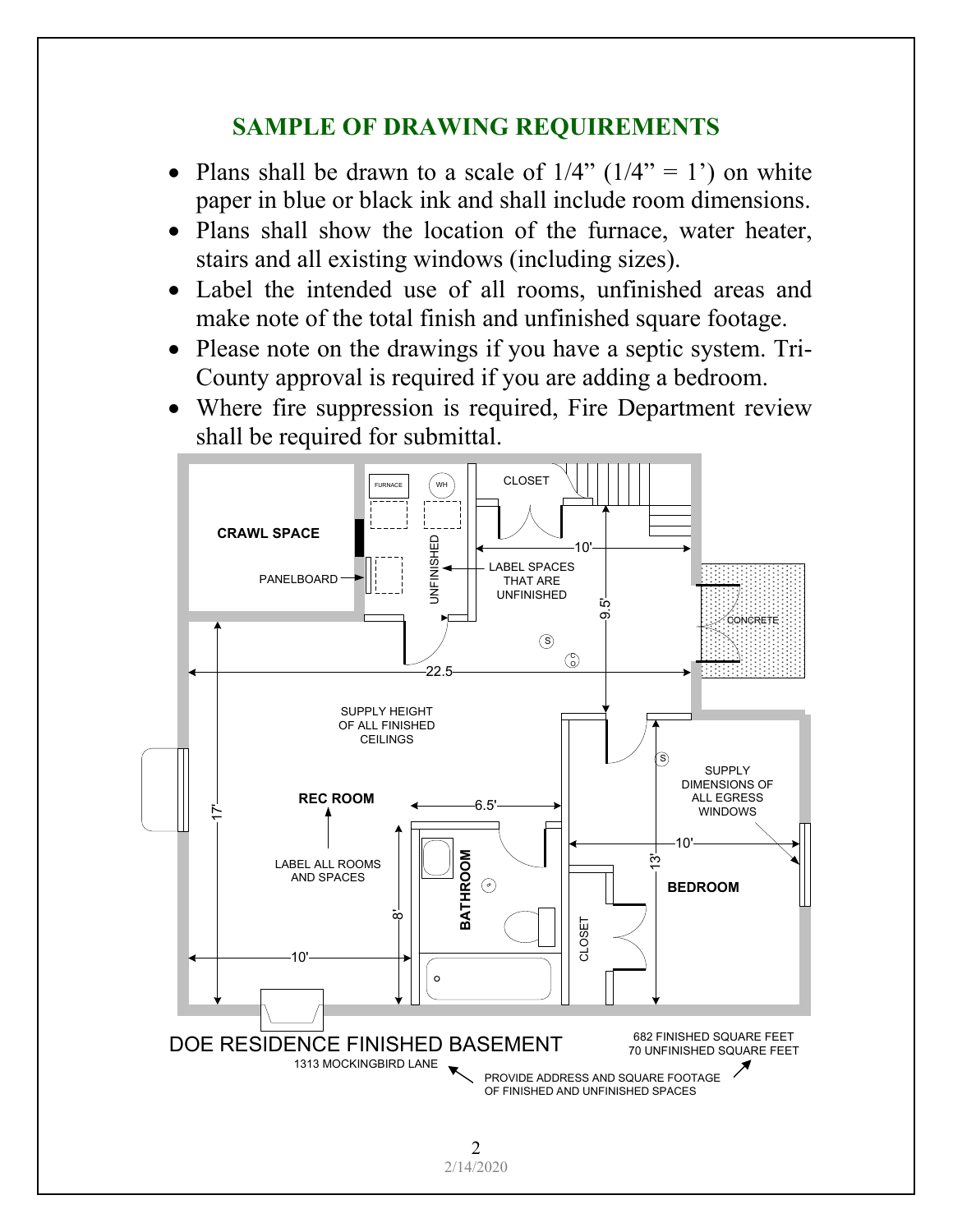# **SEQUENCE OF INSPECTIONS**

This is a list of the most common inspections that are required for a typical basement finish. Some of the listed inspections may not be applicable to your project. Additional inspections may be required for other less typical projects.

### **Underground Plumbing** (or under floor)

This inspection is performed when the base plumbing drainage system is in place. The inspection shall be approved prior to placement of concrete or floor sheathing. The system may be on test at the time of the inspection with water or five pounds of air pressure shown on a 30 p.s.i. gauge, or a flow test may be performed at time of inspection. All plumbing under structural floors shall be suspended a minimum of three inches above the ground to allow for soil expansion.

#### **Electrical Slab Inspection**

This inspection is required when electrical conduits are installed under any concrete prior to placement of concrete.

### **Rough Electric**

This inspection is to be performed when all the wire and boxes have been installed. Grounds and neutrals shall be "made up" at the boxes and home runs completed to the panel location. No devices (outlets, switches) shall be installed at this time. All low voltage system wiring (specialty lighting, telephone, data, cable, security, etc.) shall be installed at the time of the Rough Electric Inspection.

# **Rough Frame**

This inspection is performed once all the framing, plumbing, and mechanical rough-ins are completed. This inspection may be requested on the same day as the Rough Electric but cannot be requested before requesting a Rough Electric inspection.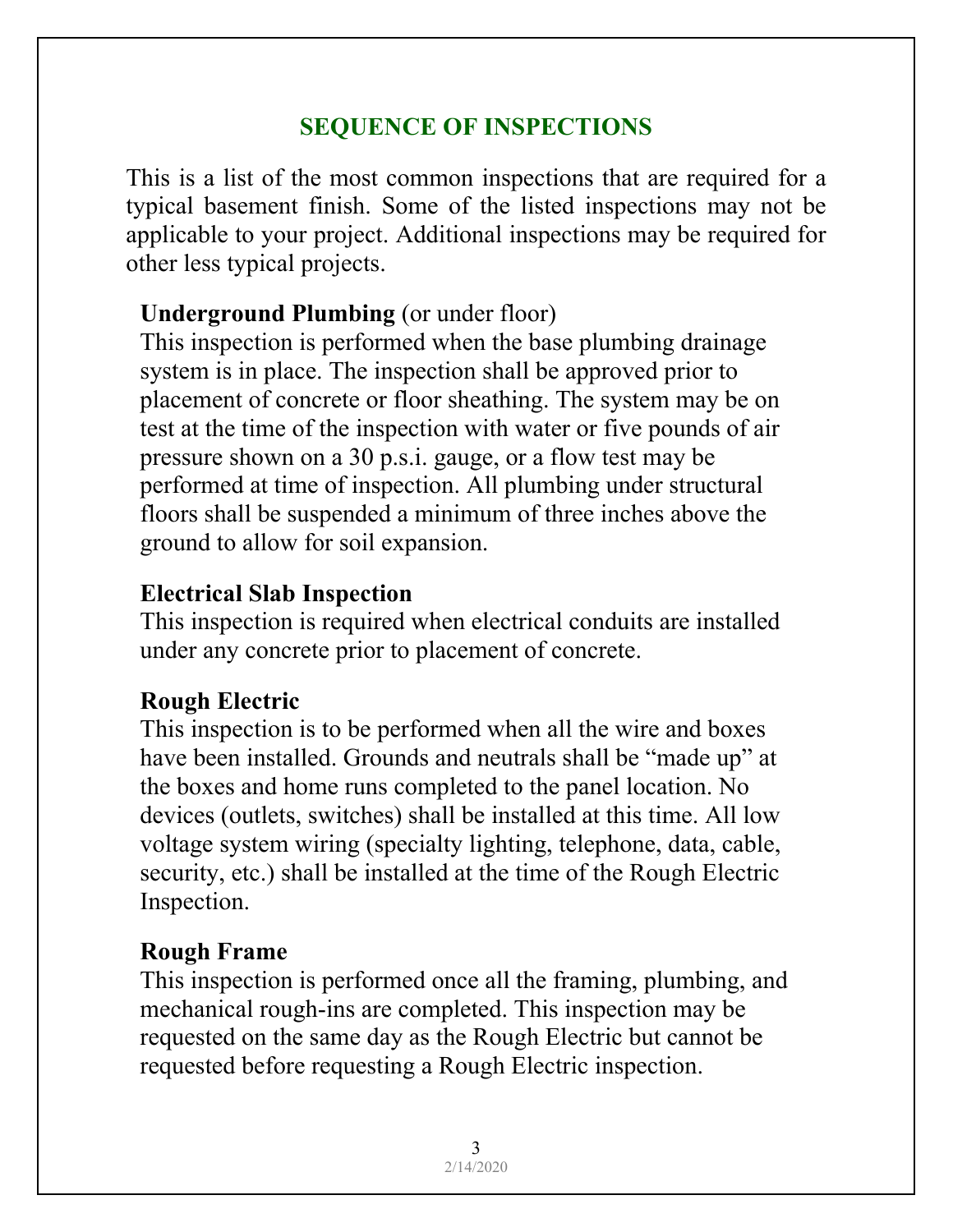### **Interior Gas Line**

This inspection is typically performed at the same time as the Rough Frame inspection. The piping system shall be completed and tested with a 10 pound air test on a maximum 30 pound gauge, unless alternative piping is used.

# **Insulation**

This inspection is performed after the basement is insulated and vapor retarders are installed where required. The insulation shall be a minimum of an R-19 in the frame cavities or a continuous blanket of R-15.

# **Shower Pan**

"Built in place" shower bases shall be sloped and lined in accordance with the code and filled with water. This inspection is typically requested at the same time as the drywall inspection.

# **Drywall**

This inspection is performed after all the drywall is in place and fastened per code, prior to beginning drywall tape and finishing. Metal trim (corner bead) may be installed prior to inspection but is not required.

# **Final Electric**

This inspection is performed when all electrical outlets, lights and switches with cover plates are installed. The electrical panel shall be complete and circuits properly labeled and appliances that are required to be hardwired must be installed.

# **Final Building**

This inspection is performed when all life safety items have been completed and the basement finish is completed in accordance with the approved plans.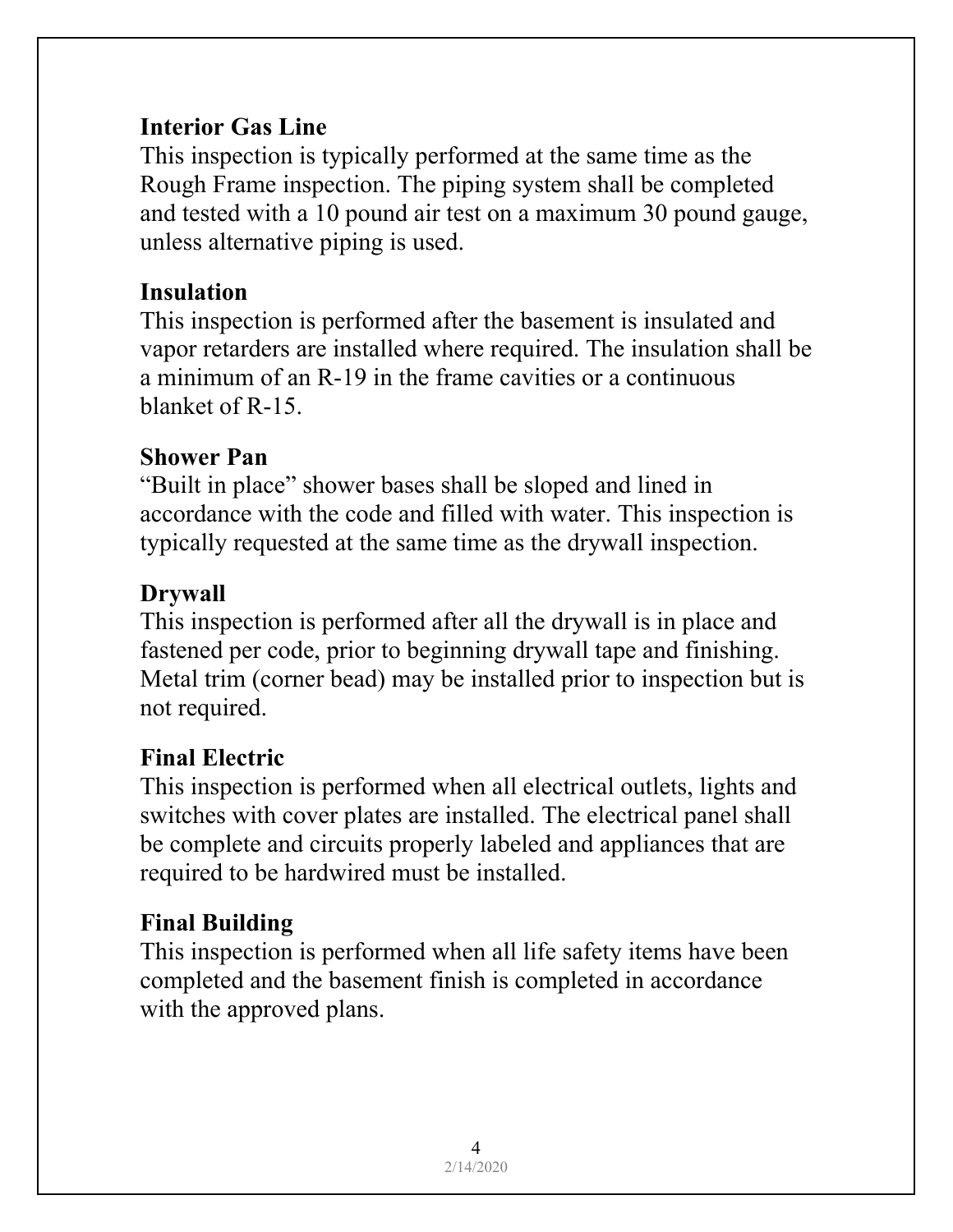# **GENERAL BUILDING REQUIREMENTS**

#### **Room Sizes**

Habitable rooms shall have an area not less than 70 sq. ft. and shall not be less than 7'-0" in any horizontal dimension.

### **Hallways**

Hallways shall not be less than 36" in width, finished.

# **Ceiling Heights**

Habitable rooms, hallways, and corridors shall have a ceiling height of not less than 7'. Bathrooms, toilet rooms and laundry rooms shall have a ceiling height of not less than 6'-8". Beams, girders, ducts and other obstructions shall not project to within 6'-4" of the finished floor.

# **Bathroom Ventilation**

Bathrooms and toilet rooms shall be mechanically vented directly to the outdoors at a minimum rate of 50 c.f.m. by means of a duct with a minimum 4" diameter. Mechanical ventilation is not required when a window is provided with minimum operable opening of 1.5 sq.ft.

# **Stairway**

- Basement stairs shall be provided with a means to light the treads and landings of the stairs. There shall be a switch to the light at the top and bottom of the stairs on stairs with 6 risers or more.
- Minimum head clearance from the nosing of the stair treads to the finished ceiling shall not be less than 6'-8".
- The maximum riser height shall be 7 3/4" with a minimum tread depth of 10".
- A continuous and graspable handrail on one side of the stair is required to extend for the full length of the flight. The handrail shall be between 34"-38" measured vertically from the sloped plane of the treads.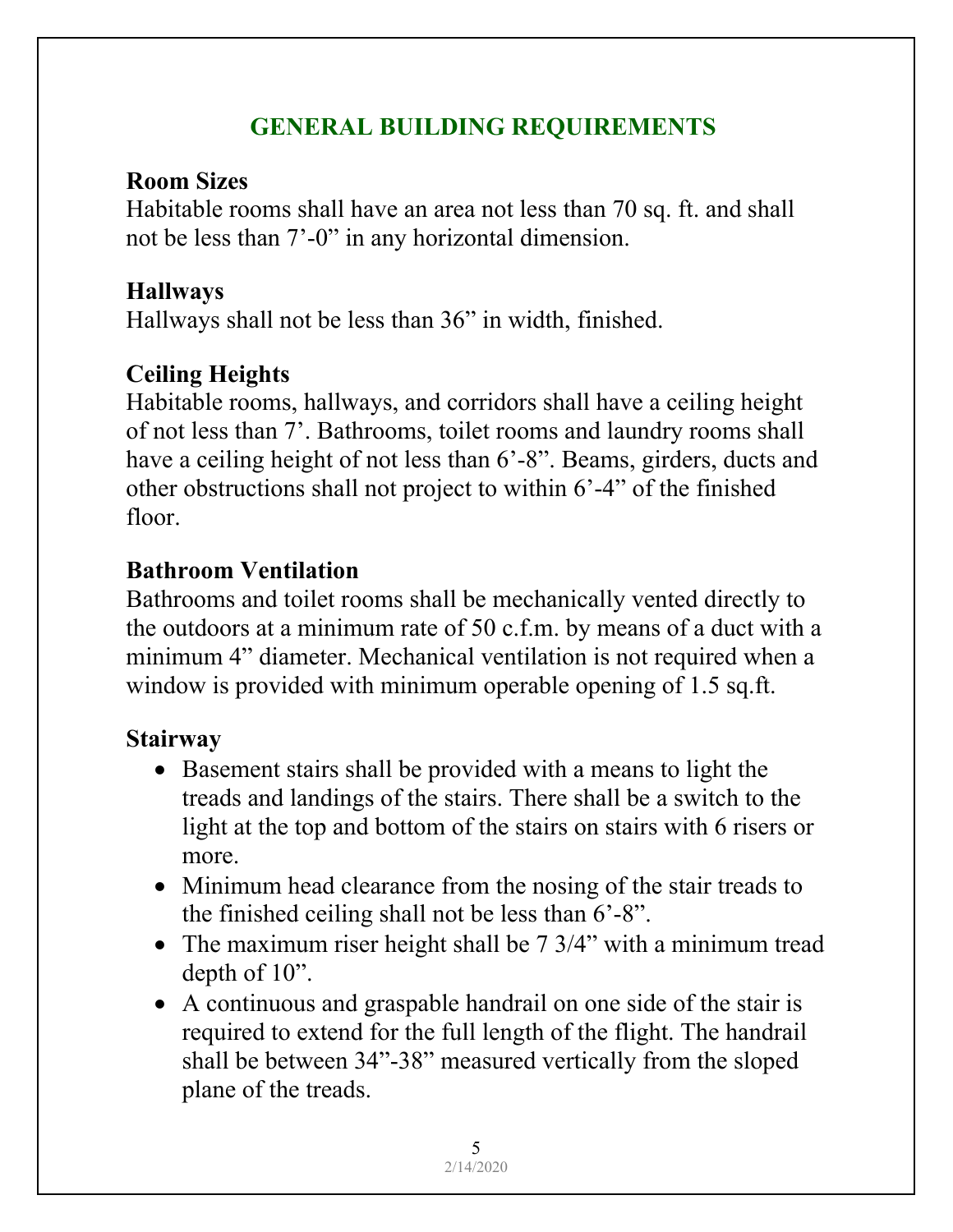• Guards shall be located along open-sided walking surfaces, including stairs, ramps and landings that are located more than 30" measured vertically to the floor below.

#### **Under-Stair Protection**

Enclosed space under stairs that is accessed by a door or access panel shall have walls, under-stair surface and any soffits protected on the enclosed side with 1/2" gypsum board.

#### **Smoke Alarms**

- Shall be installed on each floor, in each bedroom, outside the immediate vicinity of the bedrooms, and not less than 36" from the door or opening to a bathroom with a bathtub or shower.
- New smoke alarms shall receive their primary power from building wiring (120 volt, with battery backup) and be interconnected so that when one is activated, all will sound.
- Smoke alarms shall be interconnected by hardwire, or radio frequency wireless.
- Shall not be located within 36" of environmental air vents (supply and return) or ceiling fans.
- Shall follow manufacturer's specifications for location near ceiling fans.
- When finishing a basement, or when one or more sleeping rooms are added or created in existing dwellings, the individual dwelling unit shall be equipped throughout with smoke alarms located as required for new dwellings.

### **Carbon Monoxide Alarms**

- Where work requiring a permit occurs in existing dwellings that have attached garages or fuel fired appliances, carbon monoxide alarms shall be provided.
- Carbon monoxide alarms shall be installed within 15' of the entrance to all bedrooms throughout the home.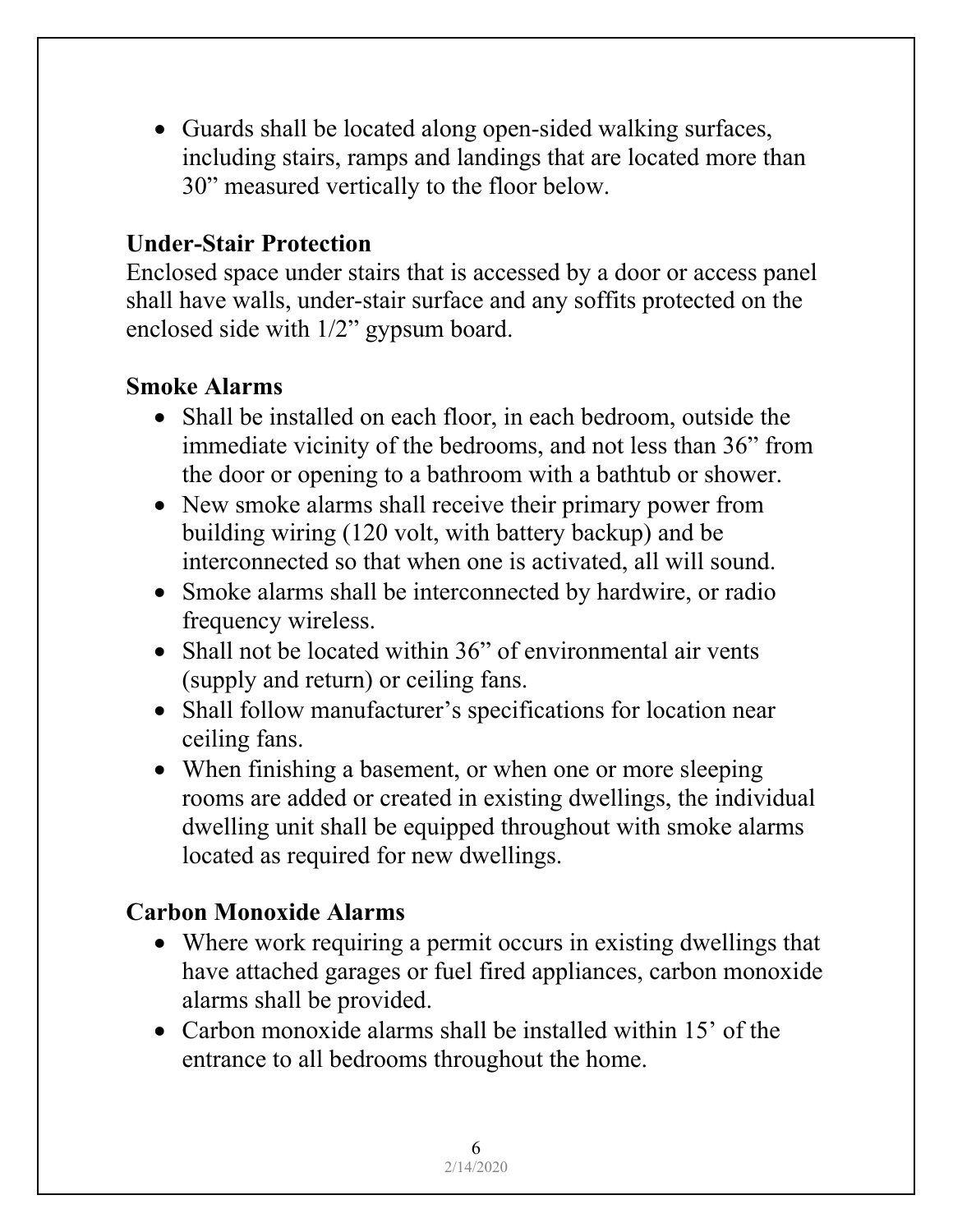- Carbon monoxide alarms shall plug into a dwelling's electrical outlet and have a battery backup or be hardwired into the dwelling's electrical system and have a battery backup.
- Carbon monoxide alarms may be combined with a smoke alarm device if the combined device complies with applicable law (HB 09-1091) regarding both smoke alarms and carbon monoxide alarms and that the combined unit produces an alarm, or an alarm and voice signal, in a manner that clearly differentiates between the two hazards.

#### **Basement Exterior Wall Insulation**

Insulation is required to be a minimum of R-15 continuous blanket insulation or a minimum of R-19 batt insulation in all the stud cavities for the full height and length of the basement wall and crawl spaces. The vapor barrier, either the manufacturers kraft paper, or a clear 4 mil thickness polyethylene plastic sheet, shall be installed on the 'warm in winter' side of the wall (behind drywall).

- 1. Mechanical Rooms with outside combustion air: When only part of the basement is being finished and the conditioned space shares one or more common walls with the mechanical room, the mechanical room shall be insulated in accordance with IECC Section R402.4.4
- 2. Basements with existing insulation previously provided by the builder that is a minimum R-11 for below grade walls with continuous insulation or R-15/19 for above grade frame walls on a walk-out or garden level will be accepted without requiring additional insulation. Mechanical rooms with outside combustion air shall comply with IECC Section R402.4.4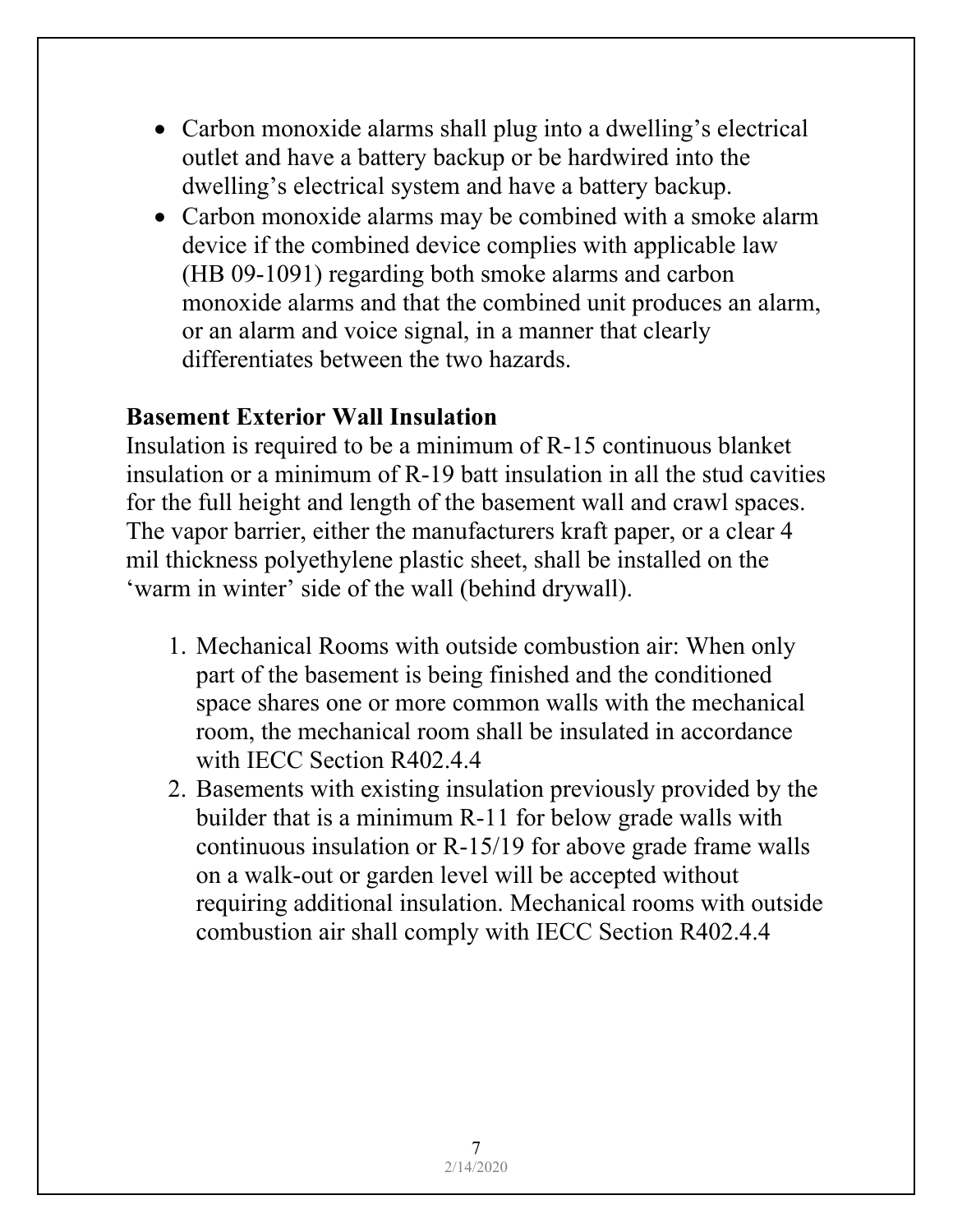### **EMERGENCY EGRESS REQUIREMENTS**

# **Where Required**

Emergency egress is required for all finished basements regardless of when the house was originally constructed. Emergency egress is also required in all basement bedrooms. However, basements with bedrooms are only required to have emergency egress in the bedrooms.

If your basement does not currently have one of the emergency egress options listed below, then you shall provide one. **Cutting openings in existing basement walls is outside the scope of these details. Therefore, a stamped structural engineered plan submission will be required for the new openings.** Douglas County will allow the use of pre-existing window wells with a horizontal projection of 24", as long as all other egress conditions are met.

# **Emergency Egress Options**

- Escape window opening directly to the outside (walk-out) basement condition).
- Escape window opening into a window well.
- Door opening directly to outside (walk-out basement condition).
- Door opening to bulkhead enclosure.

# **Requirements**

- All doors and windows utilized as emergency egress shall be operated from the inside without the use of keys, tools, or special knowledge.
- All emergency egress windows shall provide a minimum clear opening of 5.7 sq. ft.
- Minimum clear openable window height of not less than 24".
- Minimum clear openable window width of not less than 20"
- Windows shall have a sill 44" or less above the finished floor.
- See FIGURE 1 for more opening requirements.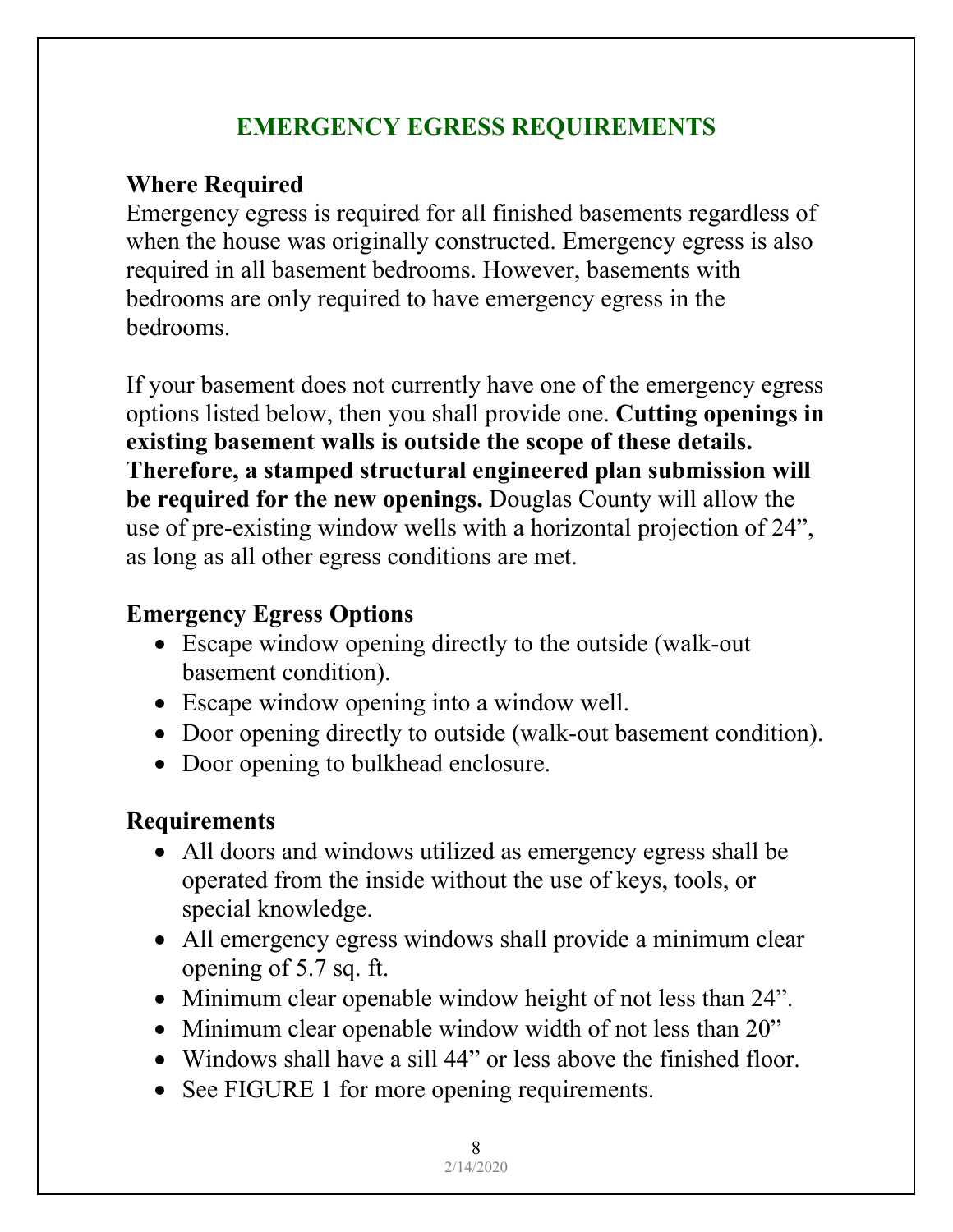

#### **Minimum width and height requirements for an egress window opening to meet 5.7 sq.ft.**

| Width 20 20.        |  | 21.5                    | $\sim$<br>5122 | 5 23 | 23.5 | $\frac{1}{24}$ | $24.5$ 25                                | 25.5 26 | $26.5$ 27                                   | 27.5 28 | $28.5$ 29 | 29.5    | $\overline{30}$ | 30.5                    | -151 | $-131.5$ |           | 32.5 | 13.5 | $\sim$<br>33.3        |  |
|---------------------|--|-------------------------|----------------|------|------|----------------|------------------------------------------|---------|---------------------------------------------|---------|-----------|---------|-----------------|-------------------------|------|----------|-----------|------|------|-----------------------|--|
| Height <sup>4</sup> |  | 40.0   39.1   38.2   37 |                |      |      |                | :3 36.5  35.7 34.9  34.2 33.5  32.8 32.2 |         | 2  31.6 31.0  30.4 29.8  29.3 28.8  28.3 27 |         |           | 7.8 137 |                 | $7.4126.9$ $ 26.5126.1$ |      |          | 25.7 25.3 |      |      | .5 24<br>53124.9124.5 |  |
|                     |  | <b>TYOTIBE 4</b>        |                |      |      |                |                                          |         |                                             |         |           |         |                 |                         |      |          |           |      |      |                       |  |

**FIGURE 1: Opening Requirements** 

#### **Window Well Requirements**

When grade conditions require the sill of the egress windows to be below the outside grade elevation, then a window well shall be constructed. The required horizontal area of a window well shall be 9 sq. ft. with a minimum horizontal projection and width of 36". The area of the window well shall allow emergency escape and rescue opening to be fully opened. Covers shall be openable without the use of a key or tool. See FIGURE 2.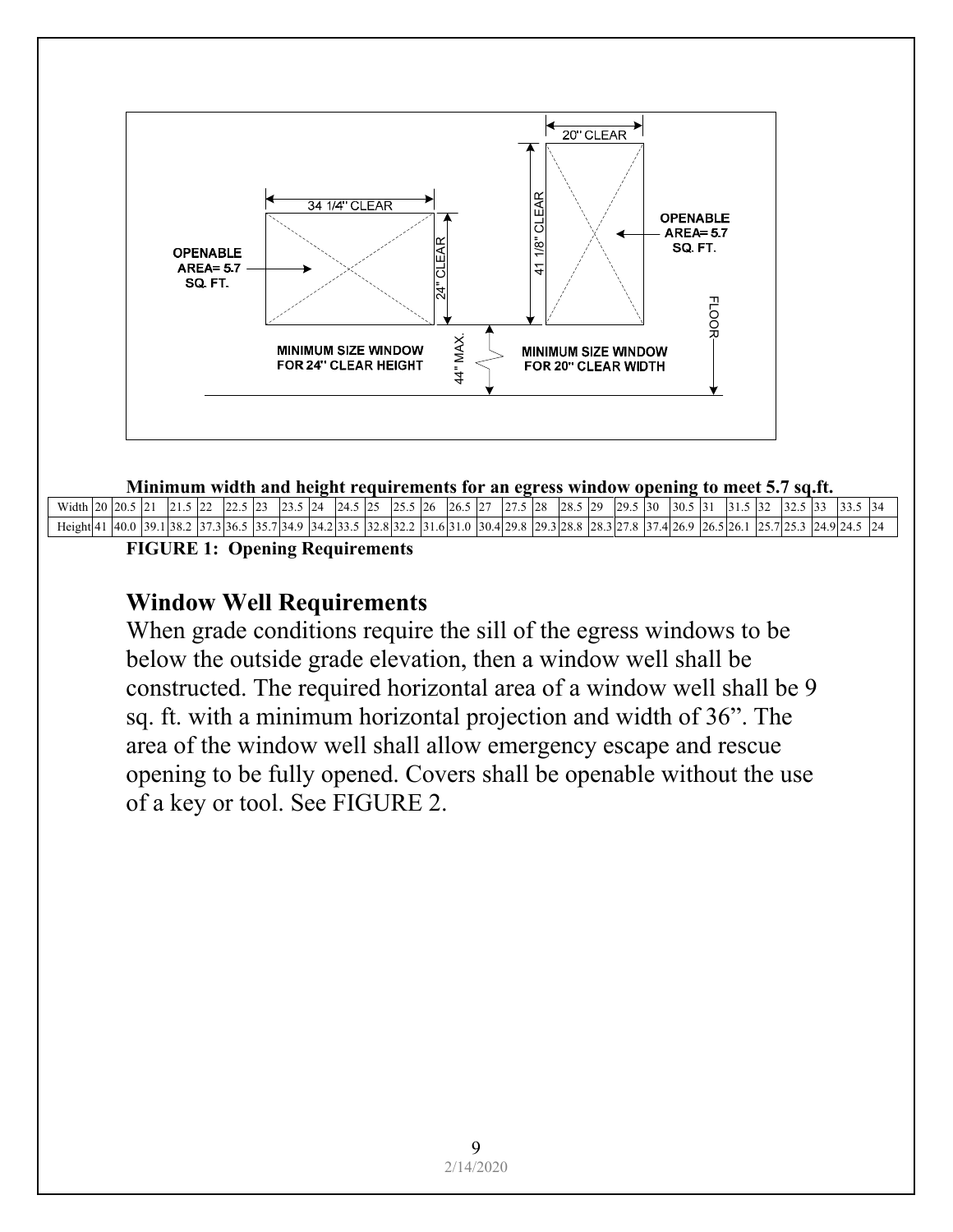

**FIGURE 2: Typical Window Well Requirements** 

### **Ladder Requirements**

When a window well is greater than 44" deep, a permanently attached ladder or steps shall be provided. Ladders shall be a minimum of 12" wide and rungs shall be spaced a maximum of 18" on center. The bottom rung of the ladder shall not be more than 18" above finish grade of the well. The ladder shall be a minimum of 3" away from the wall or well and shall not project into the required window well more than 6". If the ladder projects more than 6" into the required area, the size of the window well shall be increased to maintain the required area. See FIGURE 2.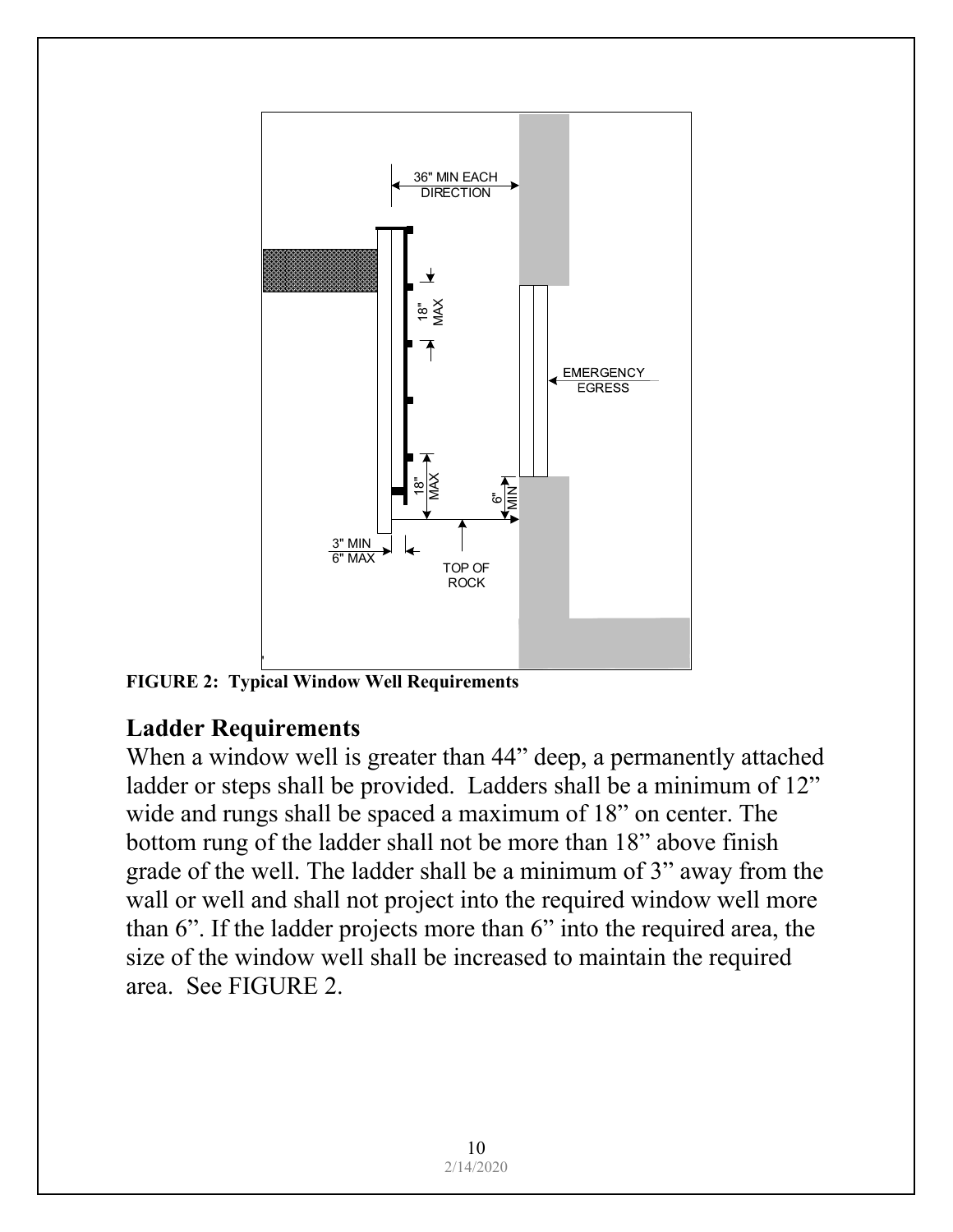# **REQUIREMENTS FOR WALL CONSTRUCTION**

# **Fire Blocking/Draft Stopping**

Fire blocking shall be provided to cut off all concealed draft openings and to form an effective fire barrier between stories. See FIGURE 3 – FIGURE 7. Fire blocking shall be provided in the following locations:

- In concealed spaces of stud walls and partitions, including furred spaces, at the ceiling and floor level and at 10' intervals, both horizontal and vertical.
- At all interconnections between concealed vertical and horizontal spaces such as occur at soffits, drop ceilings, cove ceilings, etc.
- In concealed spaces between studs adjacent to stair stringers.
- At openings around vents, pipes, and ducts at the ceiling and floor level; batts or blankets of mineral wool, un-faced fiberglass, or spray foam may be used.

# **Fire Blocking/Draft Stopping Material**

Fire blocking shall consist of one of the materials listed below. The integrity of all fire blocking shall be maintained.

- $2x$  lumber  $(2x4, 2x6, etc.).$
- Two thicknesses of 1x lumber  $(1x4, 1x6, etc.)$  with staggered joints.
- One thickness of 23/32" plywood or OSB with joints backed with the same material.
- One thickness of 3/4" particleboard with joints backed with the same material.
- 1/2" gypsum board.
- 1/4" cement based millboard.
- Batts or blankets of mineral wool or glass fiber or other approved materials installed in such a manner as to be securely retained in place.
- Cellulose insulation installed as tested in accordance with ASTM E119 or UL263, for the specific application.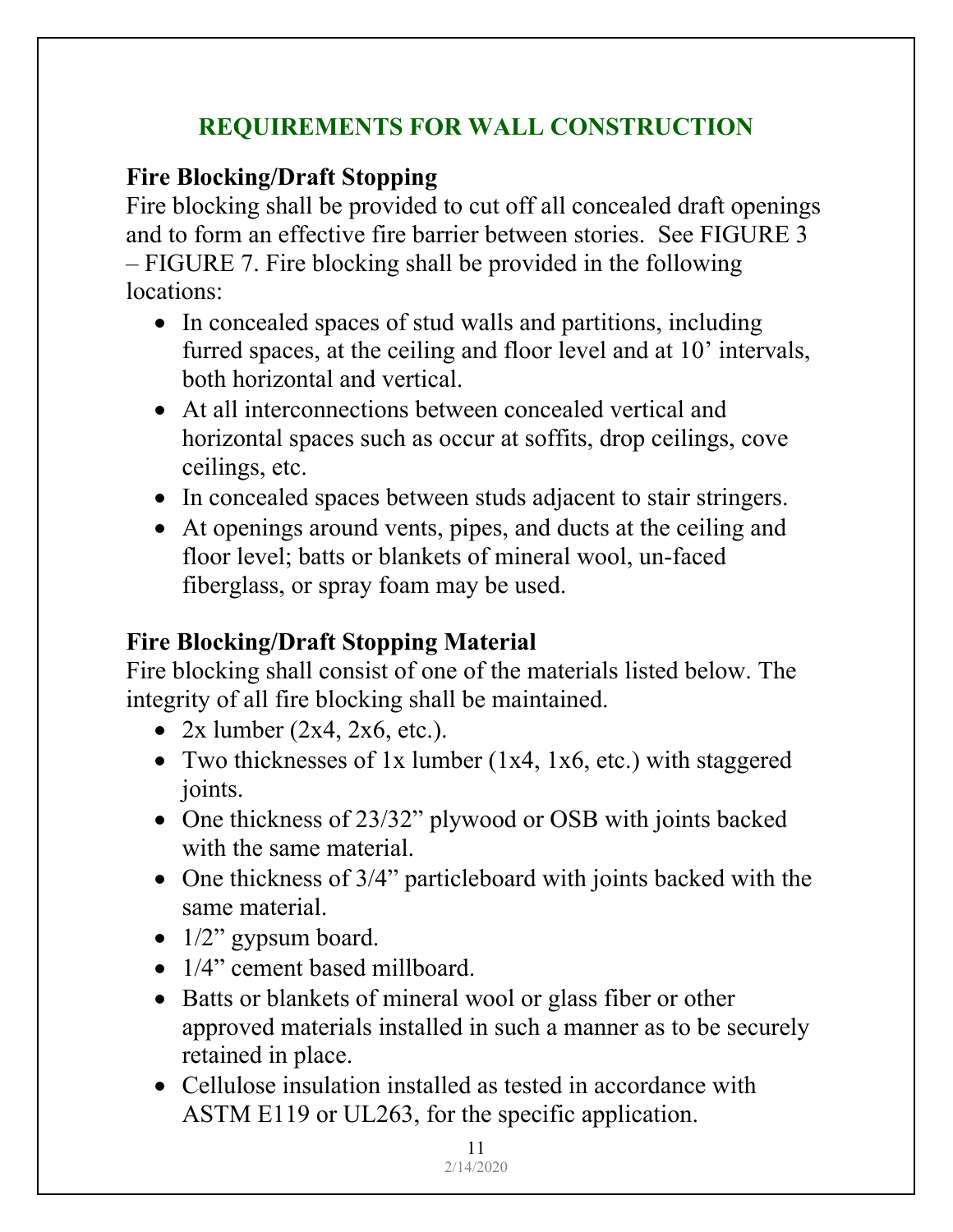

**FIGURE 3: Fire Blocking Detail at Soffit** 



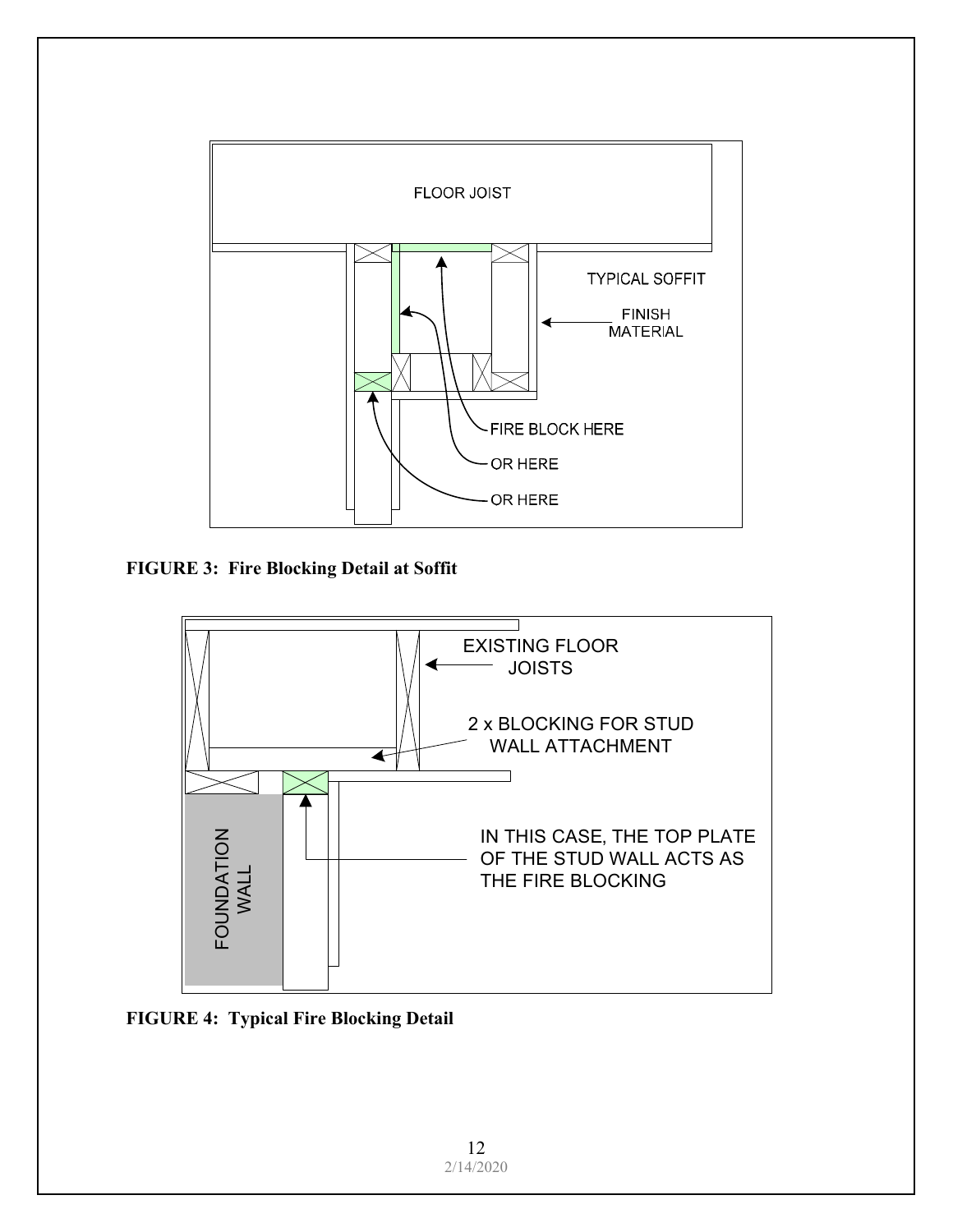

**FIGURE 5: Fire Blocking at Drop Ceiling** 



**FIGURE 6: Fire Blocking at Offset Stud Wall** 

13 2/14/2020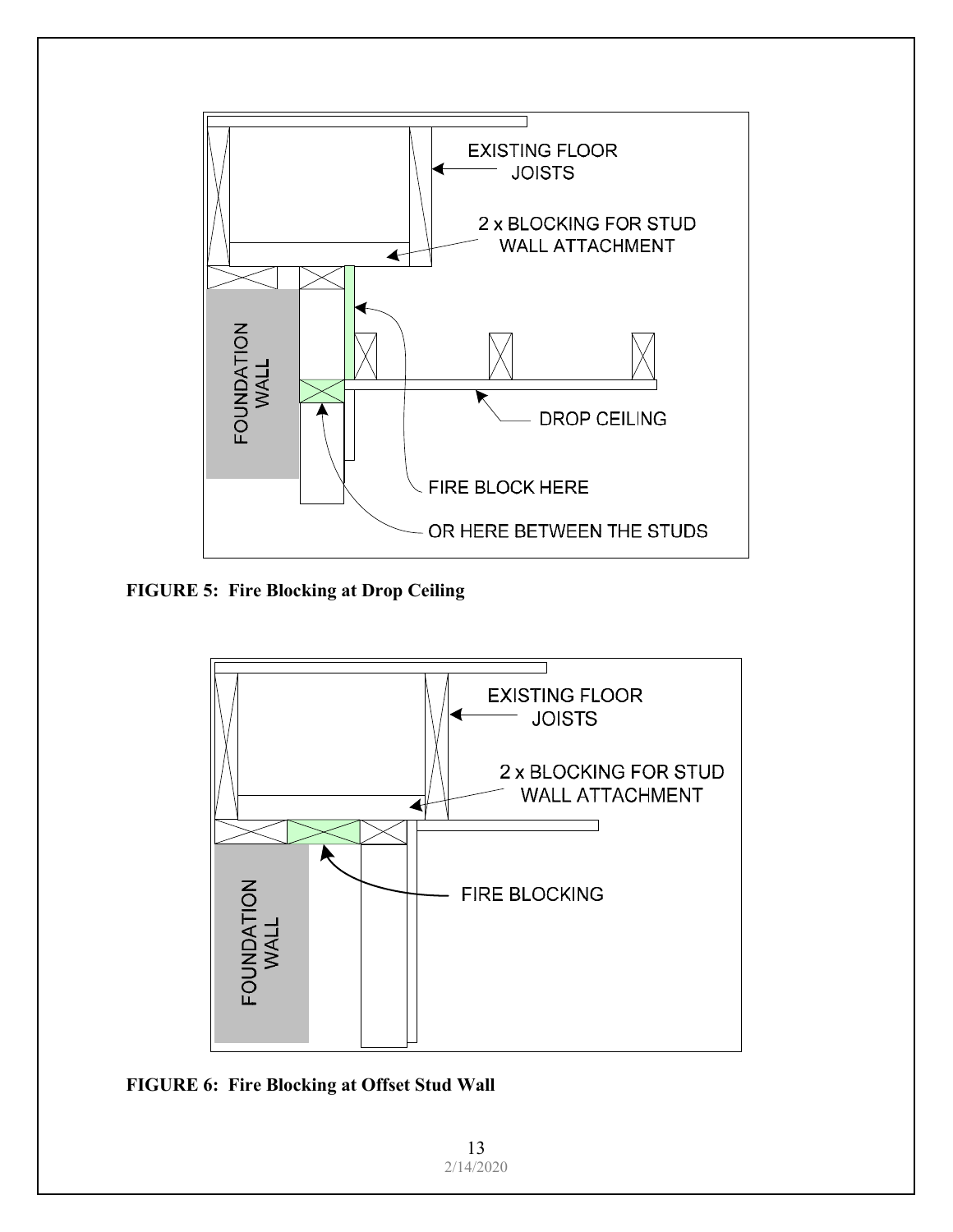

**FIGURE 7: Vertical Fire Blocking at Walls** 

### **Non-bearing Slab on Grade Wall Framing**

Due to the expansive nature of soils in Douglas County all nonbearing slab on grade wall framing shall be constructed to allow for 3" of expansion either at the top or bottom of the wall. Exception will only be considered when a "site-specific" soils report from a Professional Engineer is provided recommending a lesser expansion void.



**FIGURE 8: Non-bearing Slab on Grade Wall Framing** 

14 2/14/2020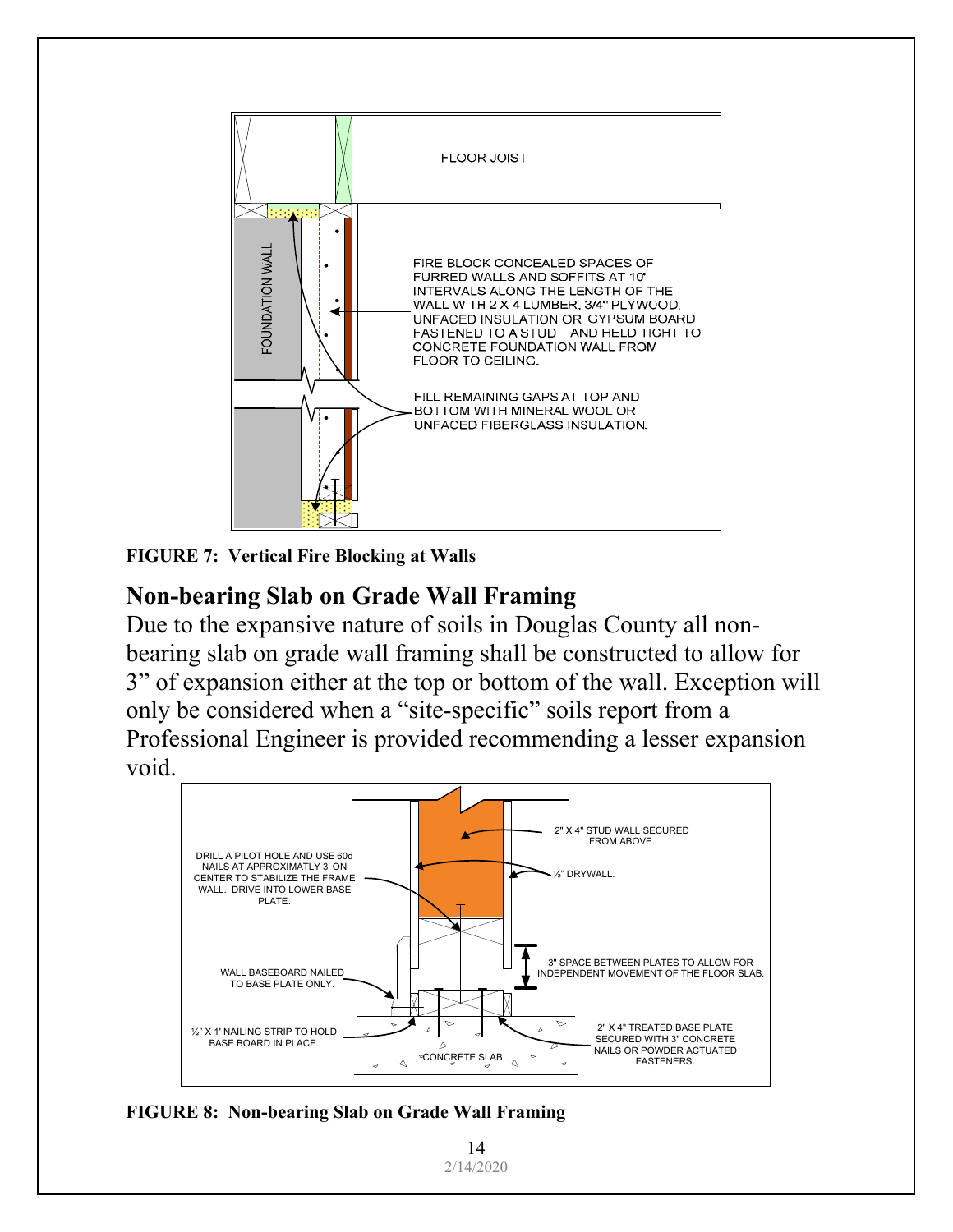# **Drywall**

- Water resistant drywall, or other approved material, shall be installed on walls in bathtub and shower spaces that will be finished with a non-absorbent surface.
- Water resistant drywall shall not be installed over a vapor retarder in a shower or tub compartment.
- Screws shall be placed 12" on center (Nails 7" on center)
- Screws shall penetrate wood members a minimum of 5/8" (Nails 7/8").
- Screws shall penetrate steel members a minimum 3/8".
- Check manufacturer's recommendations for cementitious or tile backer materials. Several require corrosion resistant fasteners to be used.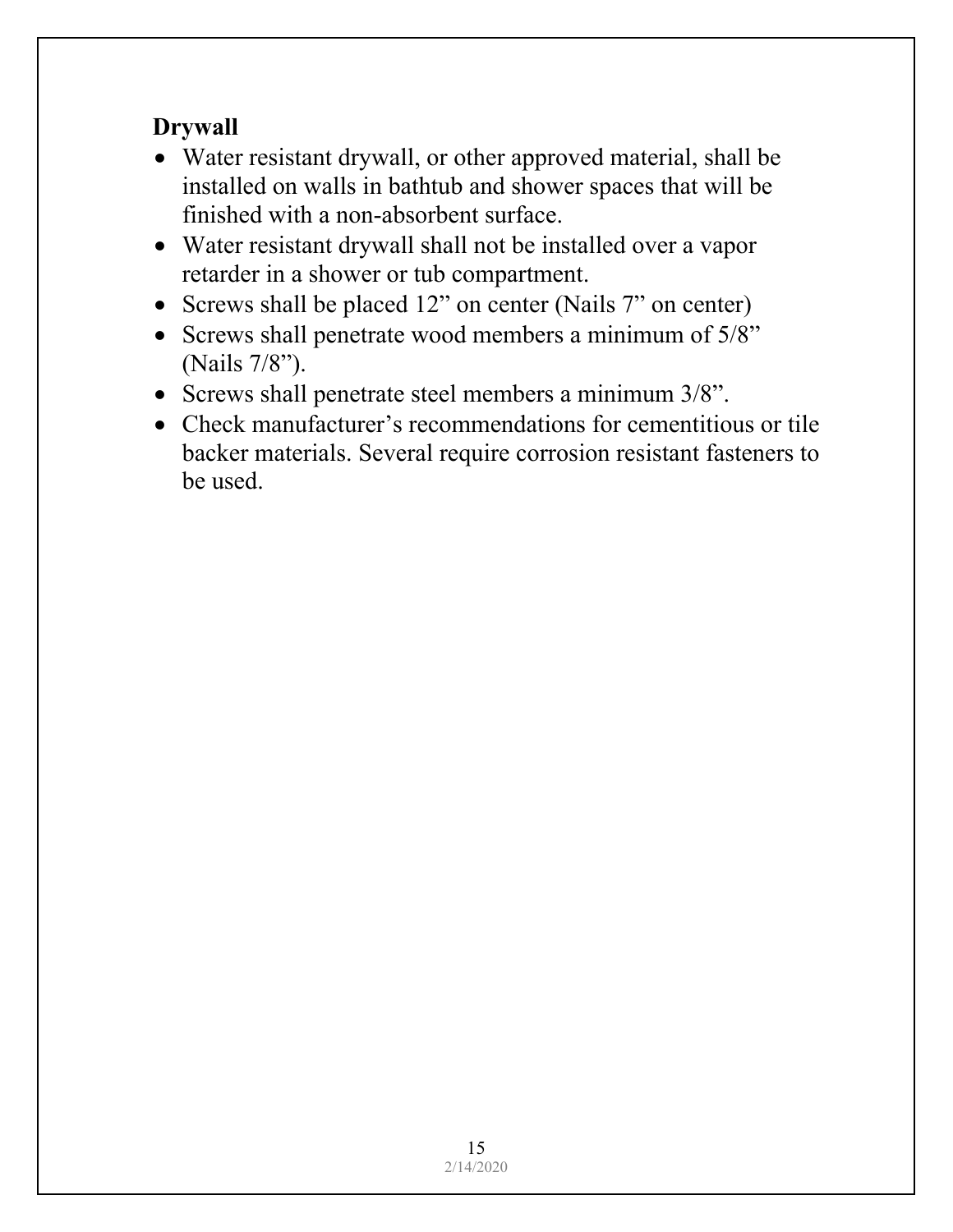# **REQUIREMENTS FOR FLOOR / CEILING CONSTRUCTION**

#### **Draftstopping**

When the ceiling of the finished basement is not attached directly to the underside of the floor joists above or when the floor joists are comprised of open web trusses, draftstopping shall be provided. Sufficient draftstopping shall be installed such that the area of the concealed space does not exceed 1,000 sq. ft. and is divided into approximately equal areas. Draftstopping shall be installed parallel to the floor framing members. See FIGURE 9 and FIGURE 10.



**FIGURE 9: Draftstopping at Drop Ceiling** 



**FIGURE 10: Draftstopping at Open Web Trusses** 

# **Draftstopping Material**

Draftstopping shall consist of one of the materials listed below. The integrity of all draftstopping shall be maintained.

- 1/2" gypsum board.
- 3/8" wood plywood or OSB.
- 3/8" particleboard, type 2-M-W.
- Unfaced insulation.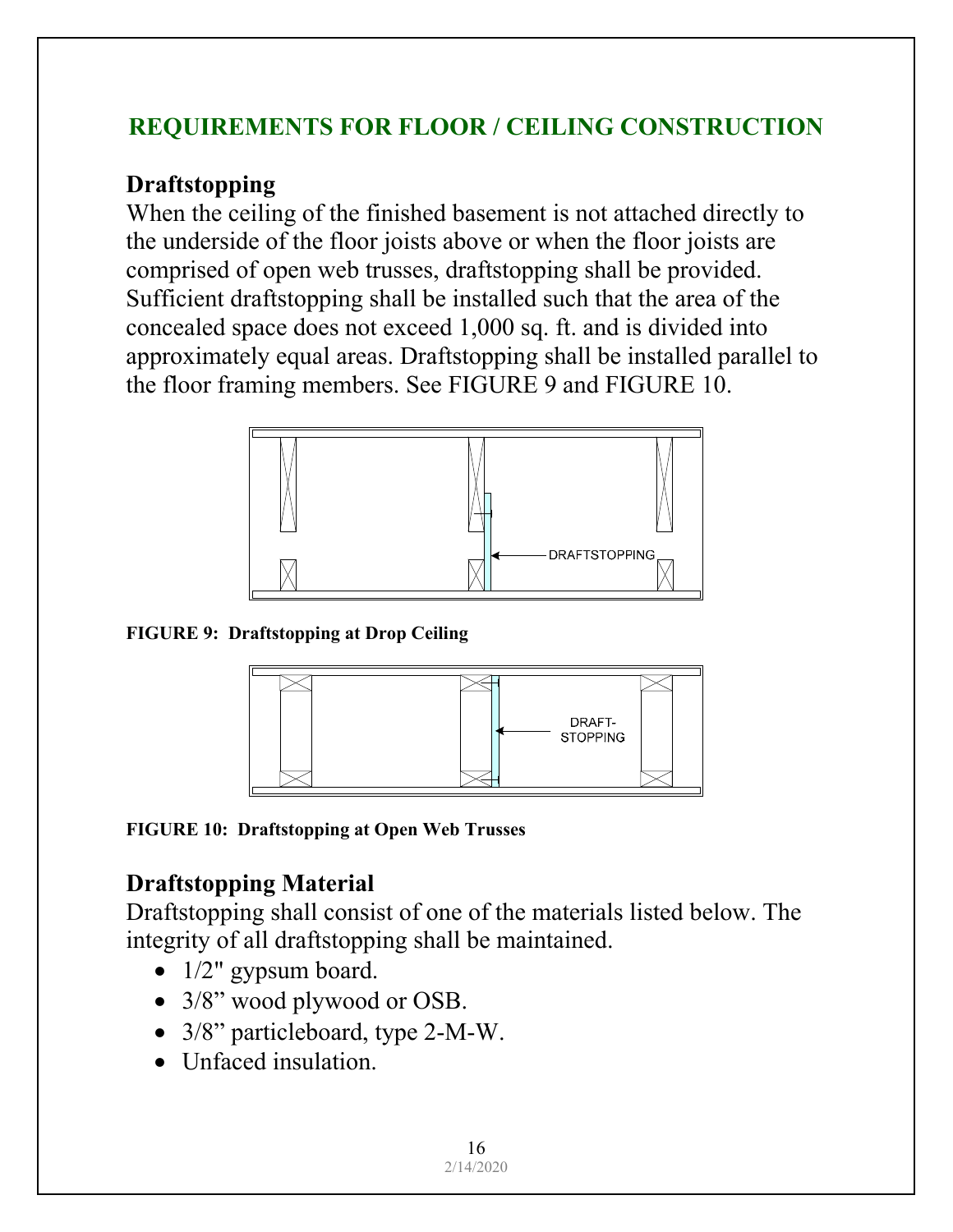### **Drilling and Notching Joists**

Notches in the top or bottom of joists shall not exceed one-sixth of the joists' depth and cannot be located in the middle third of the span. **Cantilevered (overhanging) joists cannot be notched.** Holes drilled in joists shall not be within 2" of the top or bottom of joists, and their diameter shall not exceed one-third the depth of the joist. See FIGURE 11. **Drilling and notching of engineered wood products (TJI, BCI, LVL) shall be in accordance with manufacturer's instructions.** 



**FIGURE 11: Drilling and Notching of Joists**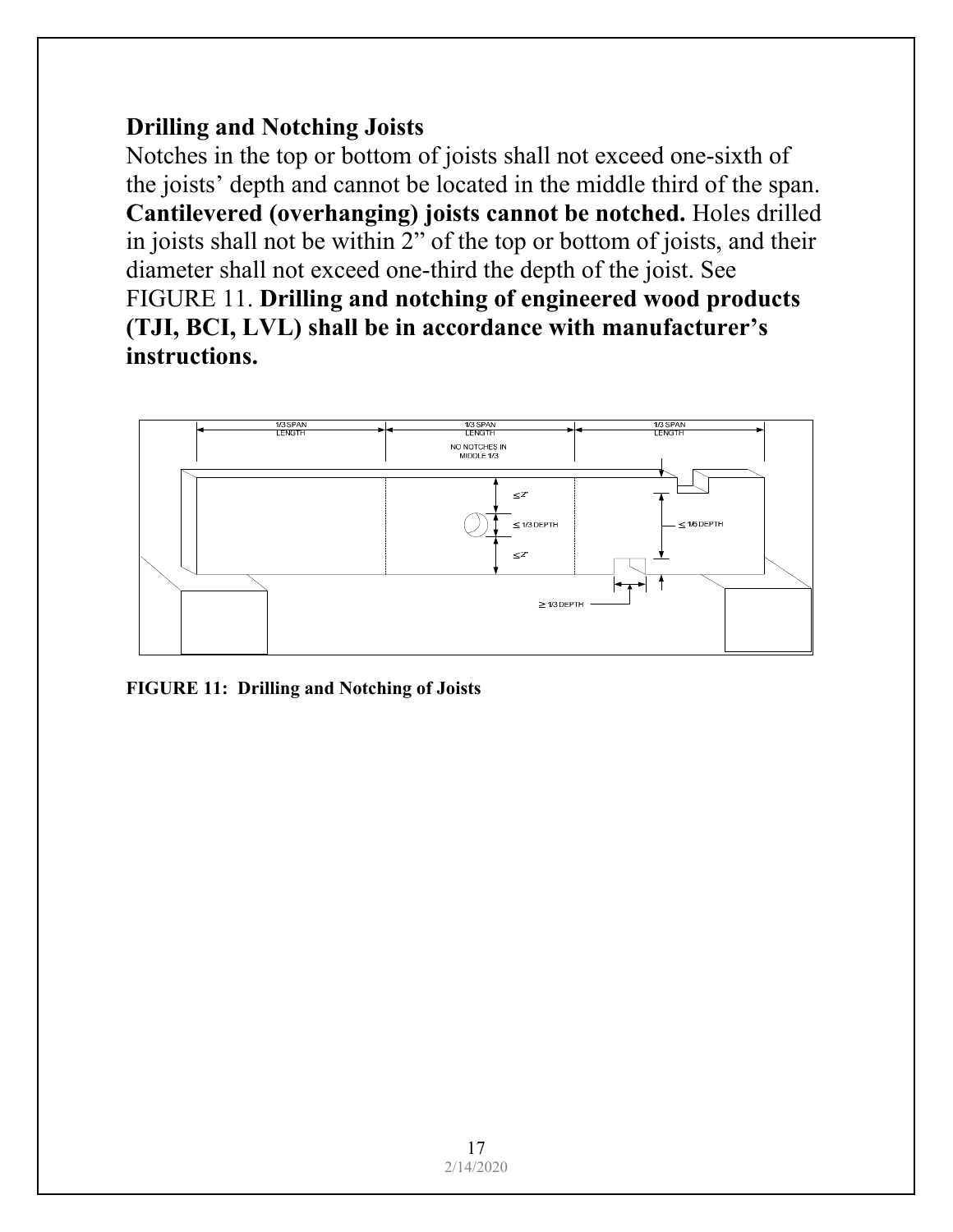# **MECHANICAL REQUIREMENTS**

# **Appliance Access**

Furnaces, water heaters, and other appliances shall be accessible without removing permanent construction and shall meet the following minimum criteria:

- 30" x 30" clear floor space at front/control side.
- Clearances may be achieved by opening a door(s) in front of the appliance; door shall be min. 6" from appliance when closed.
- Doors to furnace rooms shall be a minimum of 24" wide and be of sufficient size to remove the largest appliance.
- Additional return air is required when finishing the basement level. The minimum size is 100 sq. in.
- Unfinished mechanical rooms shall have a light and a GFCI outlet.
- Access to a mechanical room shall not be located in or get combustion air from a sleeping room, bathroom, storage closet or toilet room.



**FIGURE 12: Mechanical Room**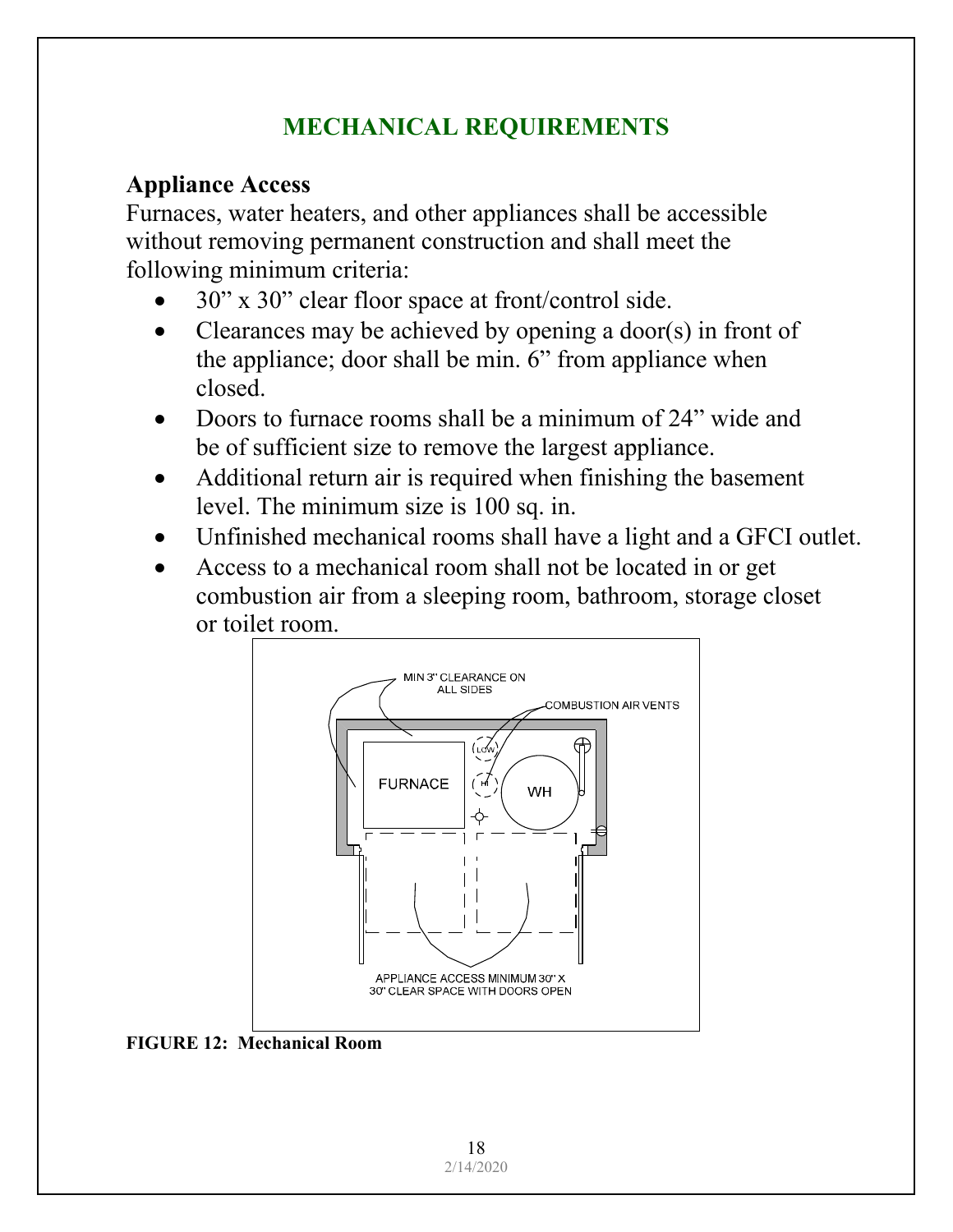# **Combustion Air**

Mechanical rooms with fuel-burning appliances other than direct vent, shall be provided with two permanent openings to the outside: one within 12" of the top and one within 12" from the bottom of the adjoining wall. Each opening shall have a minimum free area equal to 1 sq. in. per 2,000 btu/h\* for horizontal ducts, and 1 sq. in. per 4,000btu/h\* for vertical ducts. \*Input rating of all appliances in the furnace room.

Insulation requirements for mechanical room containing outside combustion air:

- Walls and ceiling not less than the basement wall requirement R-15/19.
- Gasketed door(s) providing access to the mechanical room.
- Supply and return ducts shall be insulated with a minimum R-6 insulation.
- Water pipes shall be insulated with a minimum R-3 pipe insulation.
- Combustion air ducts shall be insulated where they pass through conditioned space to an R-value of not less than R-8.

# **Clothes Dryer**

- Exhaust for the dryer shall not exceed 35' in length. Reduce the total length 2'-6" for every 45-degree bend and 5' for each 90-degree bend.
- Dryers located in a closet shall be provided with makeup air having an opening not less than 100 sq. in.
- Clothes dryer exhaust ducts shall terminate on the outside of the building. Termination shall be in accordance with the manufacture's installation instructions. If the instructions do not specify a location, the exhaust duct shall terminate not less than 3' in any direction from openings into buildings.
- Exhaust duct terminations shall be equipped with a backdraft damper. Screens shall not be installed at the termination.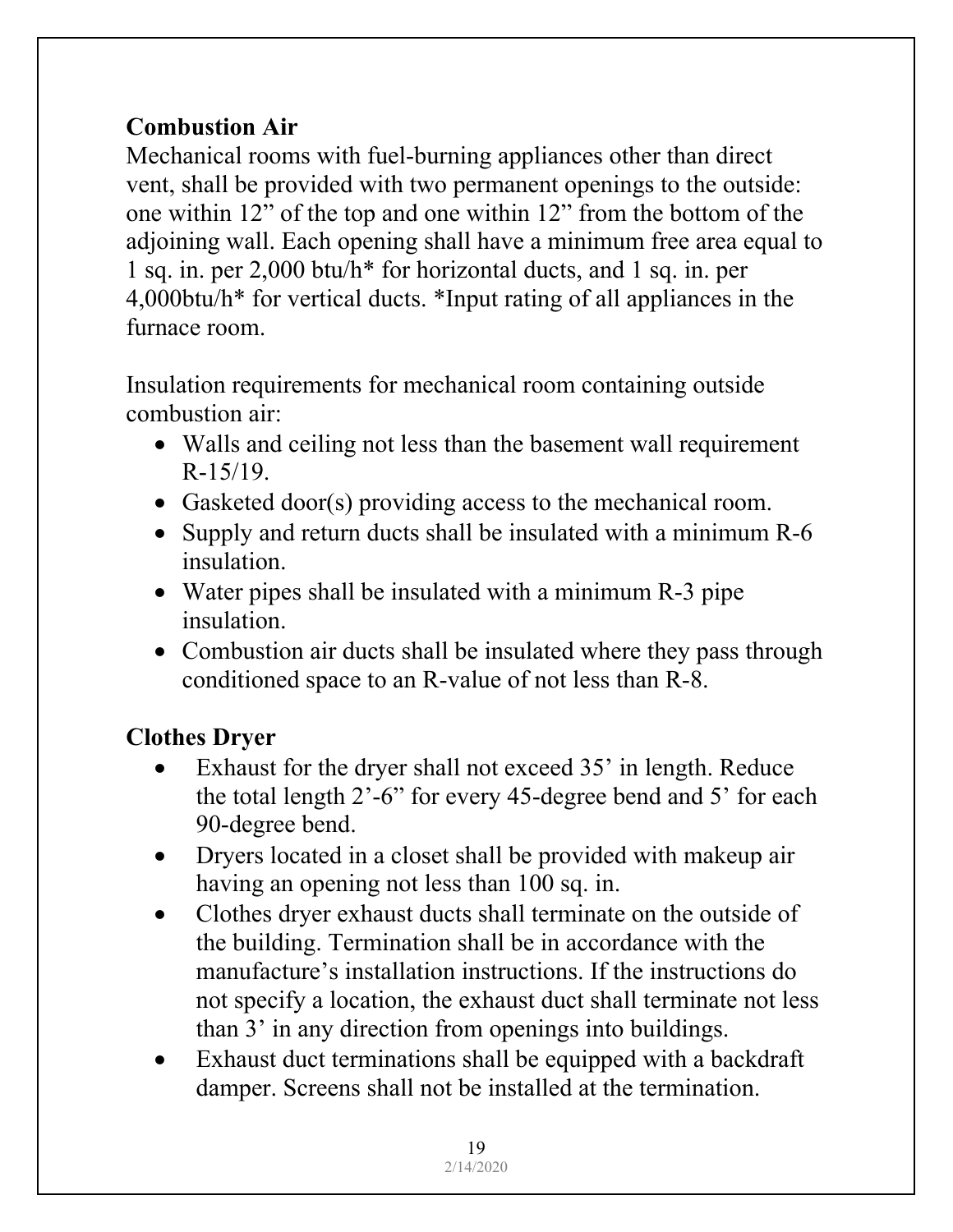### **Exhaust Ducts and Exhaust Openings**

 Air exhaust openings shall terminate not less than 3' from property lines; 3'from operable and non-operable openings into the building and 10' from mechanical air intakes except where the opening is located 3' above the air intake.

# **PLUMBING REQUIREMENTS**

### **Showers**

Showers and shower compartments shall meet the following requirements:

- Shower compartments shall have a minimum dimension of 30"x30" and a minimum ceiling height of 70" measured from the drain inlet.
- Hinged shower doors shall open outward.
- All glass which encloses a shower or tub shall be safety glazed.
- Shower control valves shall be scald resistant (in accordance with ASSE 1016 or CSA B125) with a hot water limit of  $120^{\circ}$  F.
- Poured pans are required to have a liner inspection. The liner shall turn up on all sides and extend at least 2" above the finished threshold level and pitch a minimum of 2% slope towards the drain.

### **Fixture Clearances**

Toilets, sinks, and showers shall have the minimum clearances listed below. See FIGURE 13.

- 21" in front of sinks and toilets.
- 24" in front of shower stall opening.
- 15" clearance from a toilet's center to an adjacent fixture or wall on each side.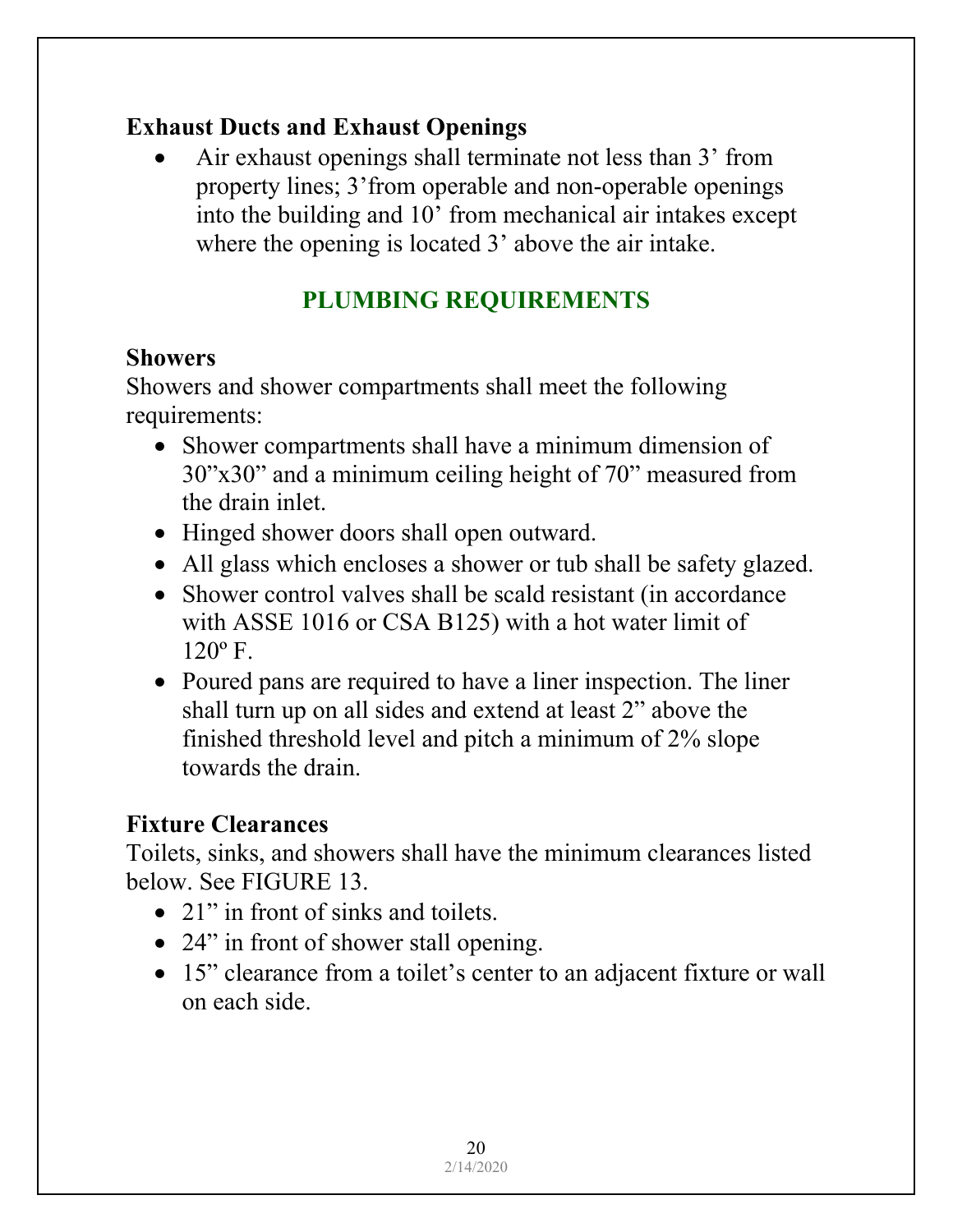

**FIGURE 13: Bath Group Fixture Clearances** 

### **Drain Size**

Fixture drain size shall meet the dimensions noted below.

| <b>Plumbing Fixtures</b>                                                           | <b>Trap Size Minimum (inches)</b> |
|------------------------------------------------------------------------------------|-----------------------------------|
| Bathtub (with or without shower head and/or                                        | $1\frac{1}{2}$                    |
| whirlpool attachments)                                                             |                                   |
| Bidet                                                                              | $1\frac{1}{4}$                    |
| Clothes washer standpipe                                                           | $\mathcal{D}_{\mathcal{L}}$       |
| Dishwasher (on separate trap)                                                      | $1\frac{1}{2}$                    |
| Floor Drain                                                                        | 2                                 |
| Kitchen sink (one or two traps, with or without<br>dishwasher and garbage grinder) | $1\frac{1}{2}$                    |
| Laundry tub (one or more compartments)                                             | $1\frac{1}{2}$                    |
| Lavatory (bath sink)                                                               | $1\frac{1}{4}$                    |
| Shower                                                                             | $\mathcal{D}$                     |
| Water closet (toilet)                                                              | * Note a                          |

|  |  |  |  | Size of traps and trap arms for plumbing fixtures |
|--|--|--|--|---------------------------------------------------|
|  |  |  |  |                                                   |

a. Consult fixture standards for trap dimensions of specific bowls. Trap size shall be consistent with the fixture outlet size.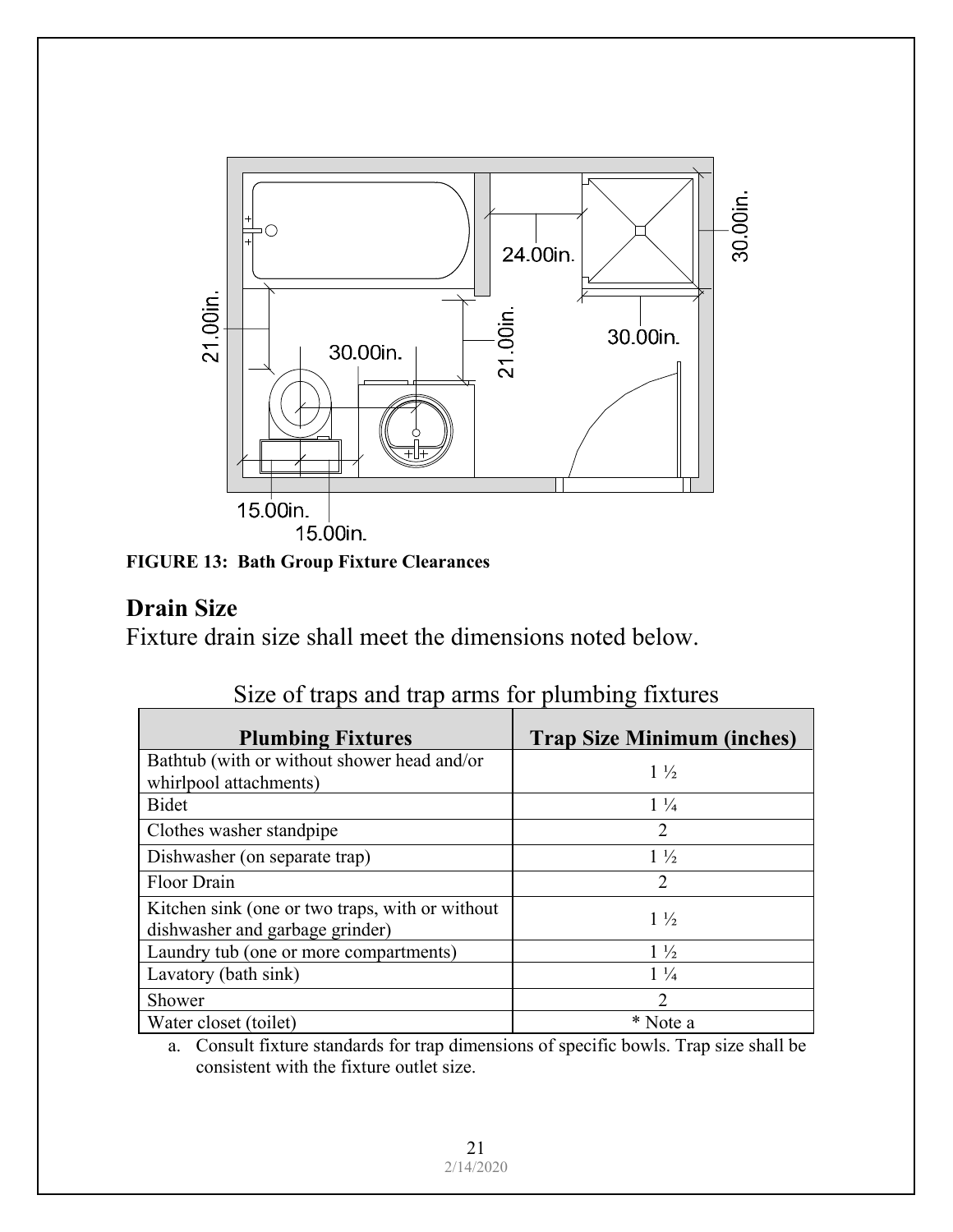# **ELECTRICAL REQUIREMENTS**

### **Panelboard (circuit breaker box)**

Panelboards shall meet the requirements listed below.

- A workspace 30" wide or the width of the equipment, whichever is greater and 36" deep from the face of the cover from floor to the ceiling with a minimum height of 6'-6" shall be provided in front of the panelboards, measured from either edge of the panelboard.
- Panelboard workspace shall not be used for storage at any time.
- Panelboards shall not be located in clothes closets, bathrooms, toilet rooms, or located over the steps of a stairway.
- Provide a light for the panelboard workspace.
- Panel door shall open to greater than or equal to 90 degrees.
- All grounding electrode terminations (UFER) shall remain accessible.

SEE FIGURE 14



 **FIGURE 14: Panel Board** 

22 2/14/2020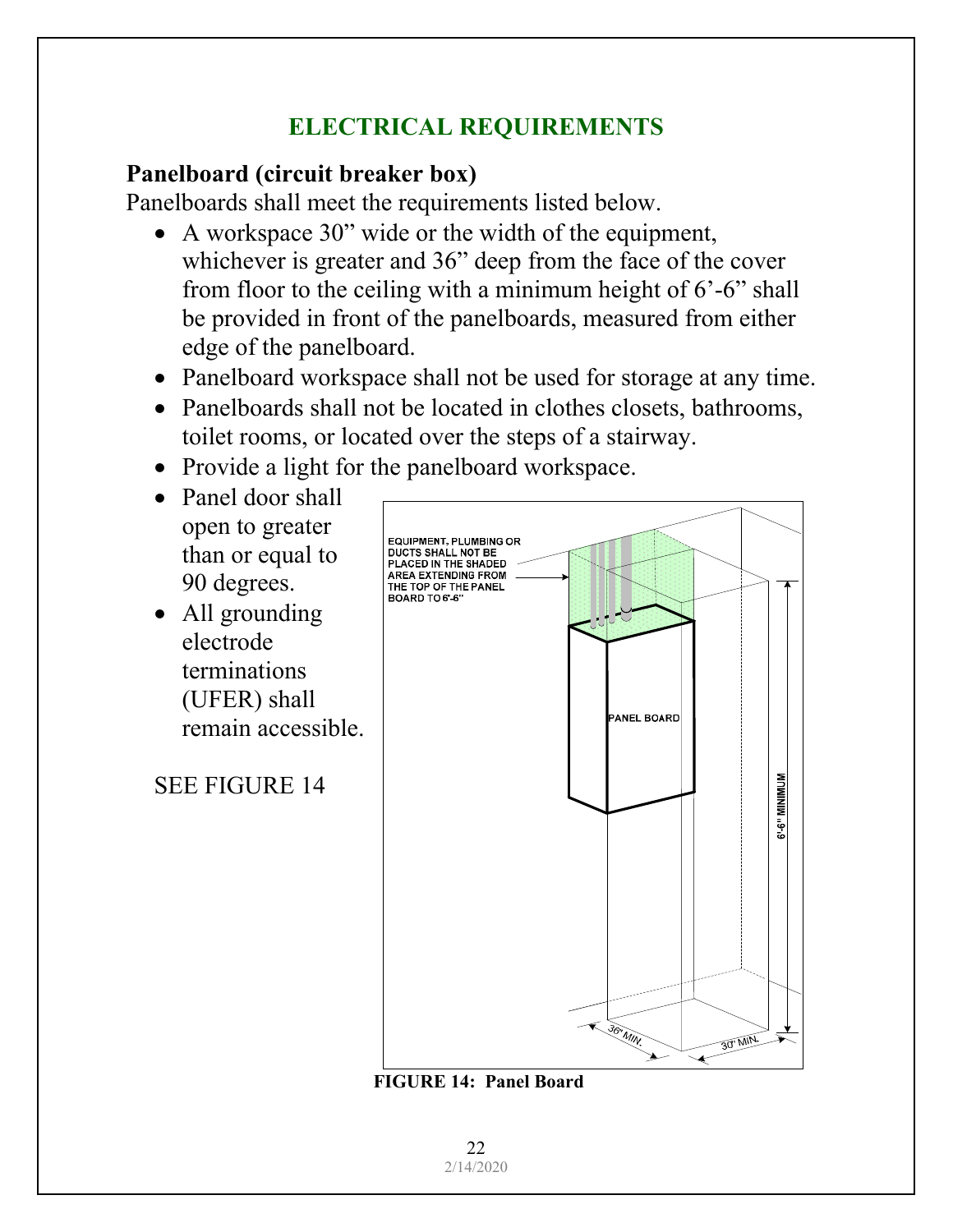# **Smoke Alarms – See Page 6 for detailed requirements**

# **Carbon Monoxide Alarms – See Page 6 for detailed requirements**

# **Branch Circuits**

Branch circuits shall meet the requirements listed below.

- Use a 15 or 20 ampere rated branch circuit for general use purposes such as lighting and receptacles.
- A 20 ampere branch circuit shall be provided to serve laundry room outlets only.
- A 20 ampere branch circuit shall be provided to serve bathroom receptacle(s), lighting and exhaust fan. This circuit shall have no other outlets.
- Circuits serving habitable rooms, lighting, receptacles, and smoke detector outlets shall have arc-fault circuit breakers.

|                     | <b>Circuit Rating</b> |                 |          |  |  |  |  |  |  |
|---------------------|-----------------------|-----------------|----------|--|--|--|--|--|--|
|                     | 15 amp                | 20 amp          | 30 amp   |  |  |  |  |  |  |
| Min. conductor size | 14                    | 12              | 10       |  |  |  |  |  |  |
| Outlets rating,     |                       |                 |          |  |  |  |  |  |  |
| amperes             | 15 Max.               | 15 or 20        | 30       |  |  |  |  |  |  |
| Max. number of      |                       |                 |          |  |  |  |  |  |  |
| outlets and lights  | 10                    | 12 <sup>°</sup> | 1 (240v) |  |  |  |  |  |  |

(Lighting only circuits using LED fixtures may be calculated separately not to exceed 80% of the branch circuit overcurrent protection.)

# **Receptacles (outlets)**

Outlets shall meet the requirements listed below:

- All 125 volt 15  $& 20$  amp receptacles shall be tamper resistant.
- Receptacles shall be placed so that no location along the floor/wall line is more than 6' from a receptacle. FIGURE 15
- The minimum wall length which requires a receptacle is 2'.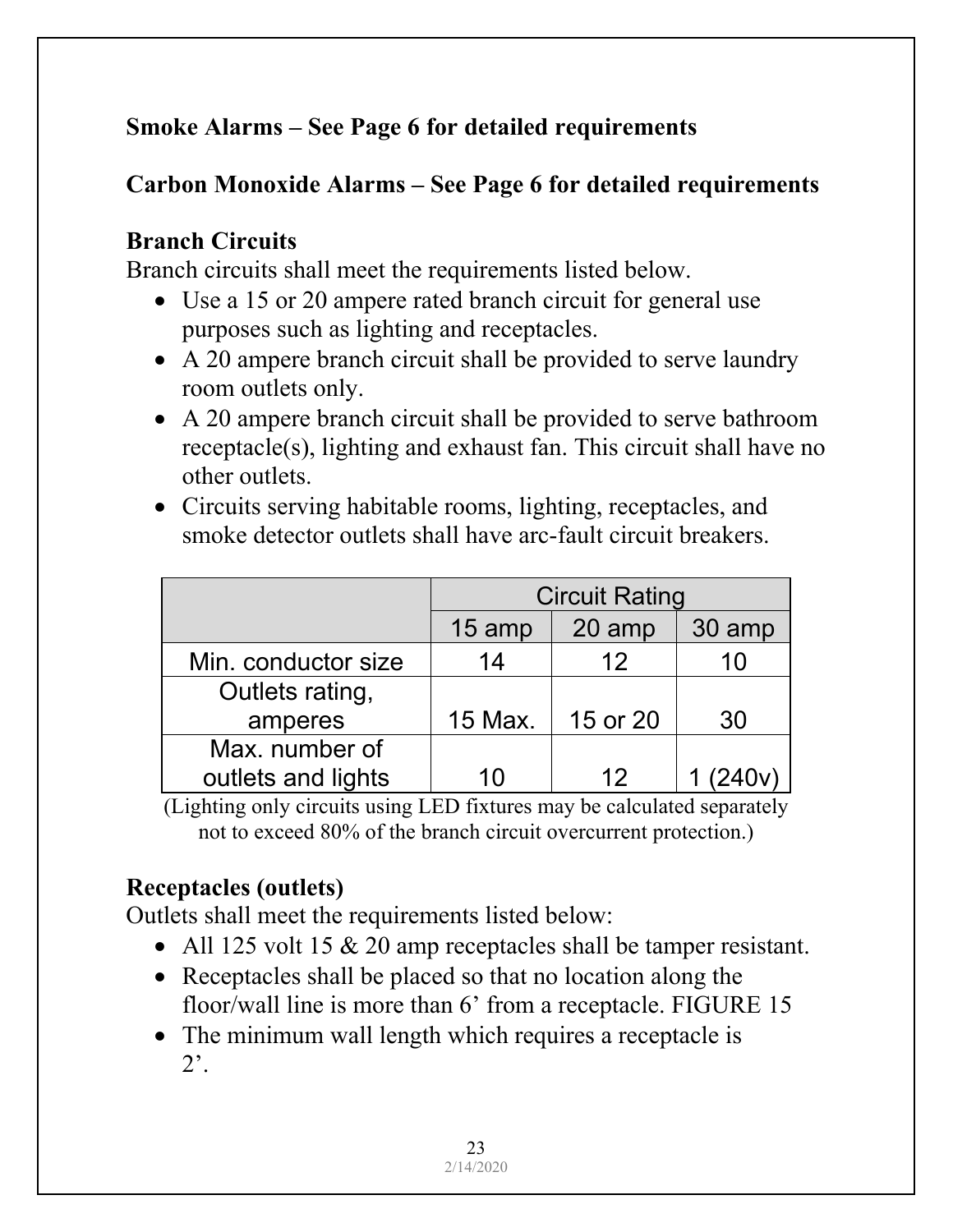- Kneewalls, built-in bars, and other fixed room dividers shall be included in wall length for outlet spacing.
- Hallways more than 10' long shall have a minimum of one receptacle.
- Receptacles installed for specific appliances shall be within 6' of the appliance location.
- Bathrooms shall have at least one receptacle located on a wall adjacent to, and within 36" of each bathroom sink, and within 12" of basin top. All bathroom receptacles shall have ground fault circuit interrupter (GFCI) protection. Arc-fault circuit protection is not required in the bathrooms.
- At least one receptacle shall be provided to serve laundry appliances. This branch circuit requires 20amp 12 wire AFCI and GFCI protection.
- Each unfinished portion of the basement is required to have at least one receptacle with GFCI protection.
- A receptacle shall be provided within 25' of heating and airconditioning appliances and equipment at the same level with GFCI protection.



**FIGURE 15: Typical Outlet Distribution**